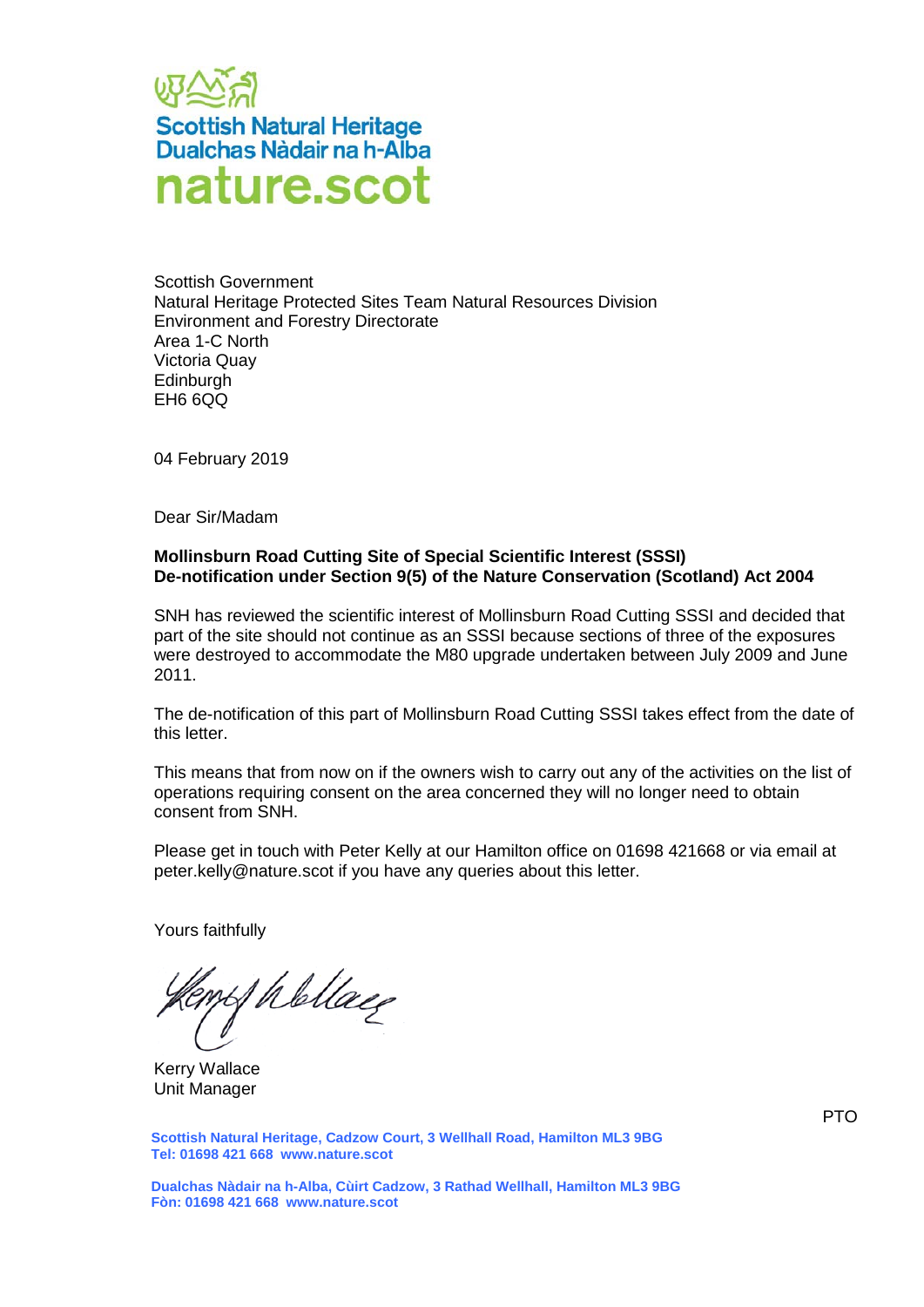Enc. SSSI Map showing land no longer within the SSSI SSSI Map (updated) SSSI Citation (updated) List of operations requiring consent (ORC)